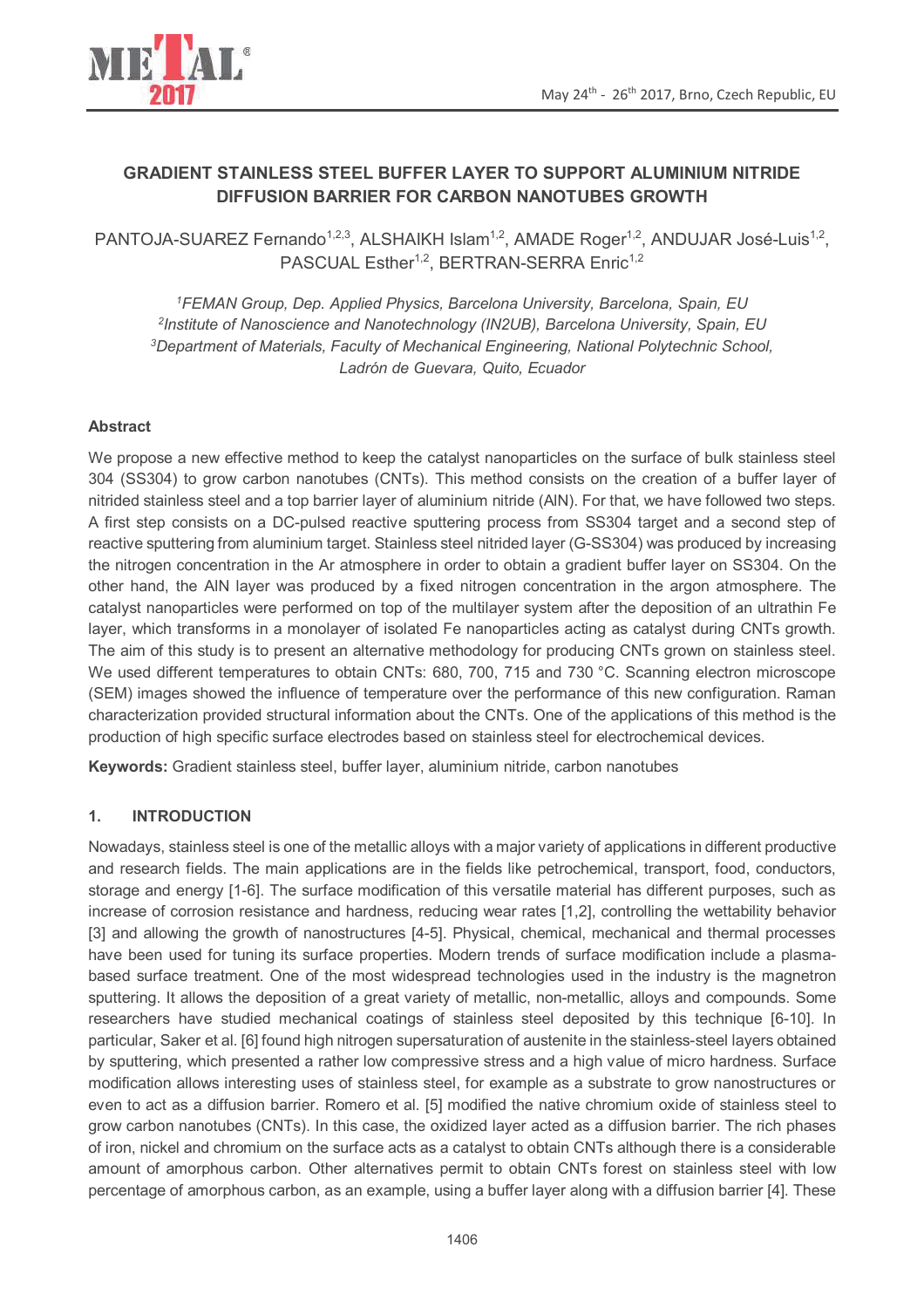

diffusion barriers are usually based on thin layers of Al<sub>2</sub>O<sub>3</sub>, TiN, TiO<sub>2</sub>, AlN, avoid the diffusion of catalyst inside of bulk stainless steel. In order to circumvent the effects of thermal stress an effective buffer layer can be used. Thus, pure Al, Ti, Cr, Ni buffer monolayers and multilayers avoid the formation of cracks in the diffusion barrier surface during thermal process in order to prevent the contamination of catalyst particles [11,12]. The synthetized process of CNTs directly on this conductive substrate, instead of the conventionally silicon wafer, improves the device performance, makes unnecessary the transfer step of CNTs, prevents the use of any additional material that may increase the total mass of the electrode, and offers a lower contact resistance that improves the electron/thermal transport properties [13].

The aim of this study is to present an alternative methodology for producing CNTs grown on stainless steel in a simplified way to obtain similar or better results than the described above. This new methodology is based in a direct and gradual nitruration of the buffer layer deposited by reactive sputtering from a stainless-steel target. This gradient nitrided buffer layer has no abrupt interfaces with the bulk material. We have evaluated the efficiency of the gradient stainless steel 304 (G-SS304) buffer layer deposited on bulk stainless steel 304 (SS304) combined with a thin layer of aluminium nitride (AlN) acting as a barrier to avoid the dissolution of Fe into the SS304 substrate. For this study, high purity iron nanoparticles have been used as a catalyst material. Different temperatures were used to obtain forest of CNTs. The morphology and the quality of the system CNTs/AlN/G-SS304/SS304 were studied using Scanning Electron Microscope (SEM) and Raman spectroscopy.

## **2. EXPERIMENTAL PROCEDURE**

### **2.1. Preparation of substrate surface SS304 and deposition process of G-SS304/AlN films**

AlN/G-SS304 coatings were deposited on SS304 substrate foil of 0.1 mm thickness. Before deposition, the substrates were cleaned with acetone and isopropanol in an ultrasonic bath for 10 minutes, respectively. The diffusion barrier system (AlN/G-SS304) was deposited using a multifunctional reactor that combines plasma enhanced chemical vapor deposition (PECVD) and magnetron sputtering. A SS304 substrate foil of 0.1 mm thickness and 9 cm<sup>2</sup> of area was fixed on the substrate holder, 8 cm away in front of the sputtering header and cleaned using Ar plasma to etch the native oxide film. **Figure 1** shows the configuration of the system that we used. The diffusion barrier was deposited by two steps. Firstly, a gradient layer of nitrided steel (G-SS304) was deposited on bulk SS304 substrate by DC-pulsed sputter process (50 W, 100 kHz, duty-cycle 2016 ns) using a SS304 target. The sputtering process started with 20 sccm Ar flowing during 600 s. Progressively,  $N_2$ was introduced and Ar was reduced during 100 s until reaching 3/17 sccm flow of N<sub>2</sub>/Ar. This regime was kept during 500 s. During 100 s, the N2/Ar flow was changed again until reaching 7/13 sccm then it was kept during 500 s. The deposition process was carried out at 1 Pa of total pressure and at room temperature. Secondly, a 10 nm aluminum nitride (AlN) thin layer was deposited on top of the nitrided steel gradient layer using DC-pulsed sputtering (120 W, 100 kHz, duty-cycle 2016 ns) with an Al target with 20/30 sccm N2/Ar flowing and 3 Pa of total pressure at room temperature.

### **2.2. Nucleation and carbon nanotubes growth**

The substrate, with the diffusion barrier system, was transferred to a CNTs reactor. In this reactor, a 2.5 nm layer of catalyst material was deposited on this substrate using RF sputtering process from a high purity Fe target (3 inches of diameter) using Ar. The technological parameters for iron layer were: 2 Pa of Ar (flow rate 128 sccm) and 50 W of RF power (13.56 MHz). Then, the sample was placed under a heating element in order to anneal the catalyst layer and grow the CNTs.

The CNTs growth process was carried out by two steps: (a) annealing during 870 s (750 s ramp time and 120 s hold time) under H<sub>2</sub> (100 sccm, 200 Pa), hold time is necessary to allow the formation of iron nanoparticles and (b) during 30 s, H<sub>2</sub> was purged and the NH<sub>3</sub> was introduced (100 sccm, 80 Pa). Then,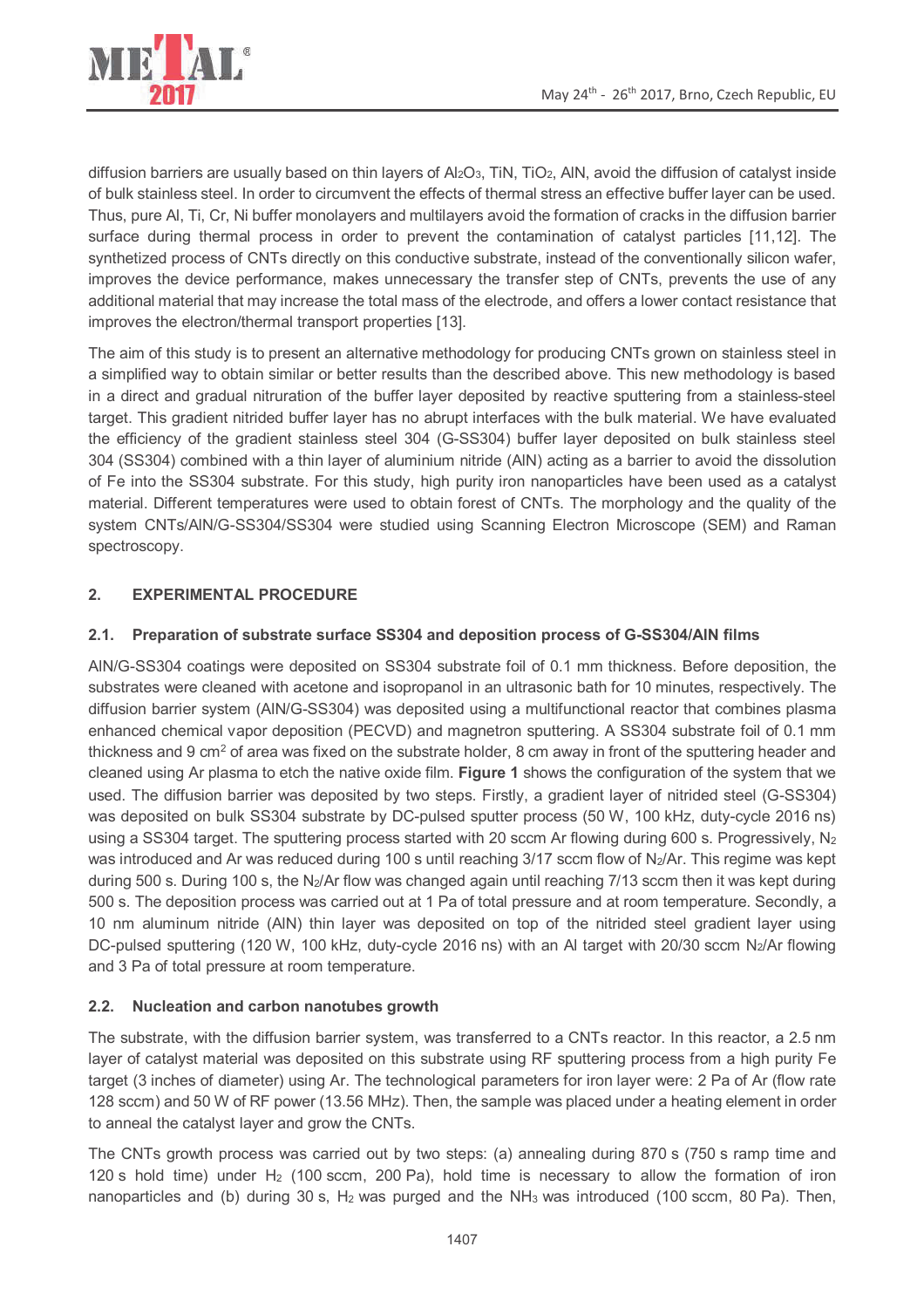

plasma (50 W of RF power) was ignited and 100 sccm of the gas precursor ( $C_2H_2$ ) was introduced [13,14]. The total pressure of the gas mixture was set pointed to 100 Pa. The CNTs growth was carried out for a total time of 900 s. We used different annealing temperatures to obtain CNTs: 680, 700, 715 and 730 °C.



**Figure 1** Transversal section of the gradient stainless steel buffer layer supporting the aluminium nitride layer, the catalyst Fe nanoparticles and the CNTs. a) before annealing process, b) after annealing process and c) with CNTs forest

### **2.3. Characterization techniques**

The morphology of the samples was determined by scanning electron microscopy (SEM) (Jeol JSM-6510), equipped with an energy dispersive X-ray (EDX) detector. The Raman spectroscopy (HORIBA LabRam HR800, Japan) provided the effect of the growth temperature on the quality of CNTs. A green laser of 532 nm wavelength and 0.5 mW power using a 100 objective were used during the measurements.

### **3. RESULTS AND DISCUSSION**

### **3.1. Deposition rate of AlN and G-SS304**

To determine the deposition rate, we used a glass substrate and profilometry measurements using a KLA Tencor, D-120. **Table 1** contains the list of the deposition rate values of each layer. For AlN layer the deposition rate was 0.03 nm·s<sup>-1</sup>. Using a Box-Wilson experimental design, we found that the a N<sub>2</sub>/Ar flow ratio of 20 / 30 sccm allows us to obtain a uniform AlN layer that acts as an effective diffusion barrier for Fe nanoislands. AlN is a low-cost alternative to support catalyst materials [15].

The measured values of the deposition rate of G-SS304 layers decreases with the increase of the N<sub>2</sub>/Ar flow ratio. This change can be explained by the loss of efficiency associated to the decrease of Ar concentration during the sputtering process. In addition, when the  $N_2$  percentage increases, it induces continued poisoning of the target [10].

| Laver             | Flow ratio $N_2/Ar$ (sccm) | Deposition rate ( $nm \cdot s^{-1}$ ) |
|-------------------|----------------------------|---------------------------------------|
| Aluminium nitride | 20/30                      | 0.03                                  |
| G-SS304           | 7/13                       | 0.10                                  |
|                   | 3/17                       | 0.11                                  |
|                   | 0/20                       | 0.13                                  |

**Table 1** Deposition rate for AlN and G-SS304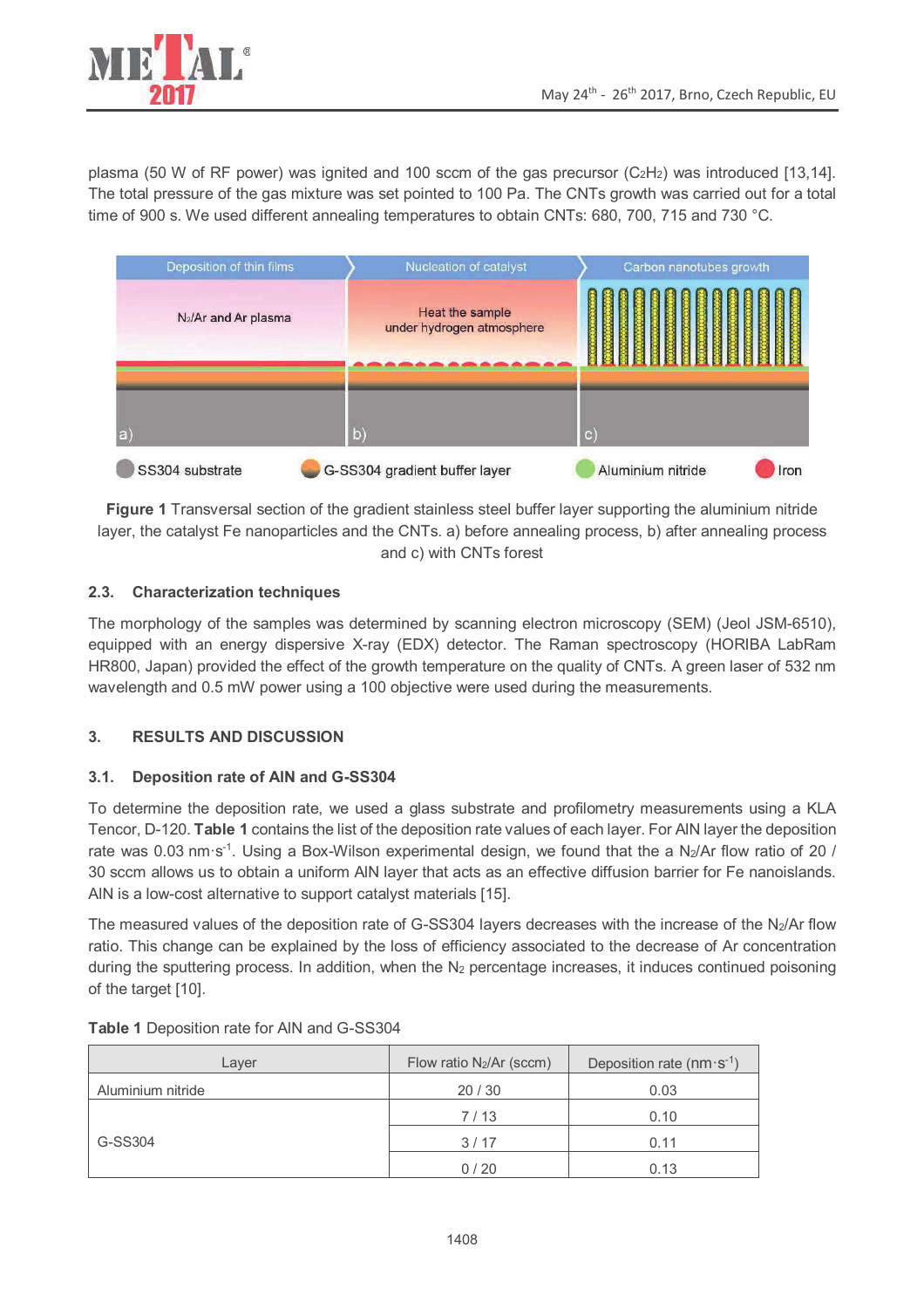



**Figure 2** SEM images of Fe nanoislands and CNTs forest obtained at different temperatures. *a, b, c* and *d* correspond of top view of Fe nanoislands on AlN/G-SS304/Si wafer. *a`, b`, c` and d`* show the top view of CNTs on AlN/G-SS304/SS304. *a``, b``, c`` and d``* show the tilted view of CNTs on AlN/G-SS304/SS304

### **3.2. Morphological characterization**

In order to study the nucleation of catalyst on AlN/G-SS304, Si wafers were used as a substrate. Polished Si wafers were used instead of stainless steel because it is difficult to observe the nanoislands on SS304 with a roughness of tens of microns. SEM images **(Figures 2***a, 2b, 2c* and *2d***)** show a uniform distribution of nanoislands. Using ImageJ software, the density for different temperatures was determined. The obtained values are 1.67 x 10<sup>9</sup>, 1.33 x 10<sup>9</sup>, 1.27 x 10<sup>9</sup> and 1.08 x 10<sup>9</sup> nanoislands/mm<sup>2</sup> for 680, 700, 715 and 730 °C, respectively. The density decreases when the annealing temperature increases. Also, the average of diameter increases from 12 to 20 nm at high temperatures. This is because the particles of Fe at high temperatures start the coalescence [16]. Additionally, there were cracks on these samples, which were produced during the annealing process due to the difference between the thermal expansion coefficient of Si and AlN/G-SS304 layer. The densities of CNTs on SS304 foil (**Figures 2***a`, 2b`, 2c`* and *2d`*) are lower than the value obtained for Fe particles. The kinetic processes that occur in each system (Fe/AlN/G-SS304/Si wafer and Fe/AlN/G-SS304/SS304 foil) are different [11]. In a future work, we will study the diffusion processes that occur in these systems to optimize the thickness of each layer. The most homogeneous forest of CNTs was obtained at 680 °C (**Figures2***a`, 2a``*). The average length of CNTs is 500 nm. Additionally, the diameter was between 20-25 nm. At 730 °C (**Figures 2d***`, 2d``*) the CNTs forest shows a random morphology with diameters ranging from 30 to 70 nm and lengths between 600-1000 nm. The CNTs obtained at 730 ºC are longer than the others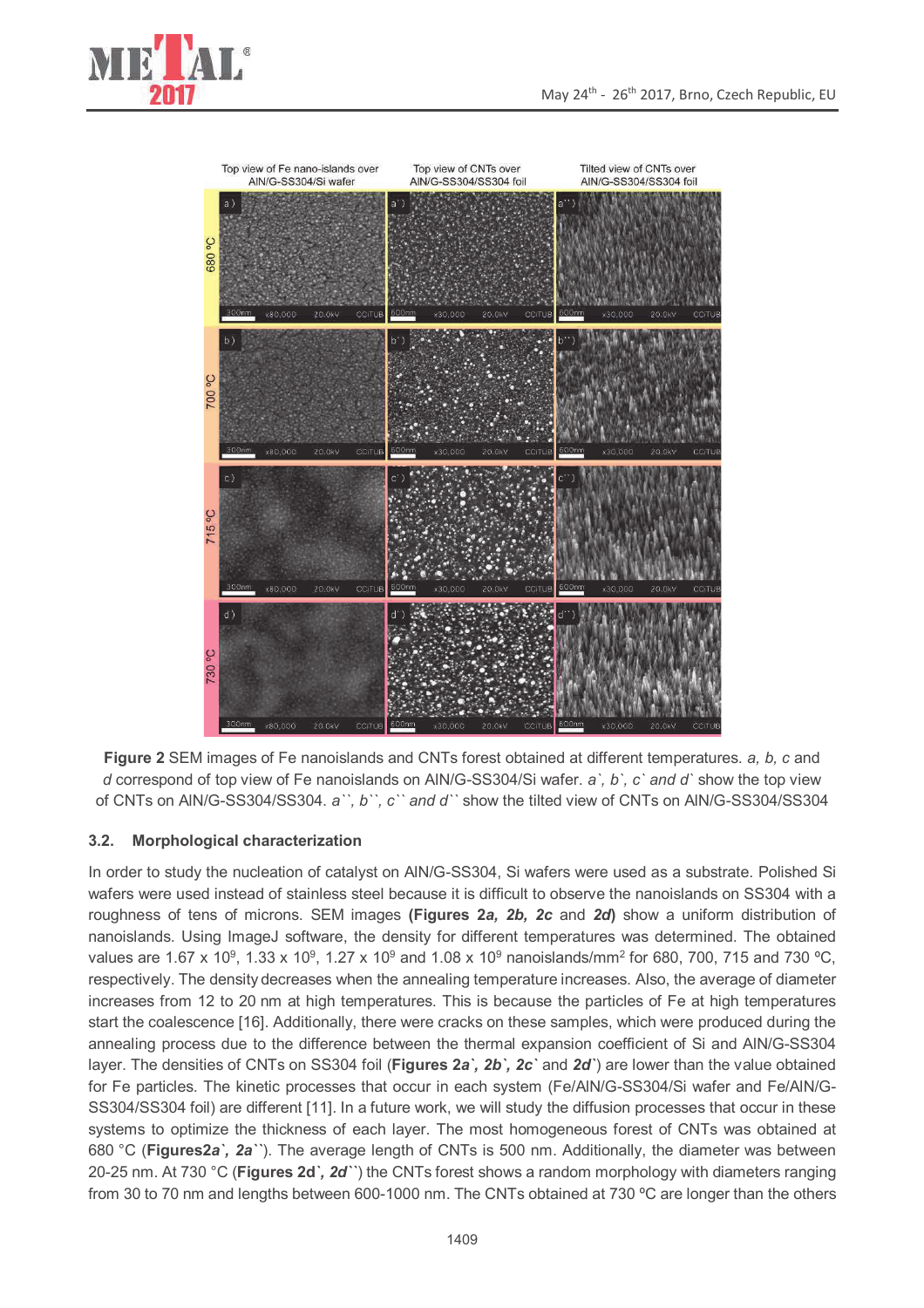

CNTs obtained at lower temperatures. However, the high temperature produces coalescence of catalyst nanoislands. The average diameter of these particles is bigger than the particles obtained at 680 ºC. Also, **Figures 2***b`* and **2***b``* show a mixed forest of CNTs. High percentage of these CNTs are similar to the CNTs obtained at 680 ºC. **Figures 2c***`* and **2c***``* also show a mixed forest of CNTs. Nevertheless, a low percentage of these CNTs obtained are similar to those obtained at 680 ºC. This sequence of images shows the strong influence of temperature during carbon nanotube growth. Grüneis et al. demonstrate that the growth rate of CNTs at eutectic temperature (Fe-C phase diagram for thin films) is higher in comparison with other temperatures [17]. For thin films of iron the eutectic temperature is around 732 ºC [18].

### **3.3. Raman spectroscopy**

Raman Spectroscopy (**Figure 3**) can be used to evaluate the quality of the CNTs by studying the different modes of the spectrum such as D band (1330-1360 cm<sup>-1</sup>) which is related to the structure disorder due to the presence of amorphous carbon, G band (1550-1600 cm-1) related to the tangential vibration of the carbon atoms. The ratio between D and G bands intensities  $\ln l_{\rm G}$  evaluates the defects extension within CNTs and it increases as defects increase [13, 19, 20]. This ratio was quite similar for the four samples which means that the temperature change does not affect strongly on the number of defects.



**Figure 3** Raman spectrum of CNTs samples

### **4. CONCLUSION**

The thermal stability of AlN/G-SS304 at high annealing temperatures was successful. The G-SS304 acts as a buffer layer between AlN and SS304 foil. Hence, this nitrided layer allows the formation of iron nanoislands on AlN layers and consequently the growth of CNTs. The coalescence phenomenon and the eutectic temperature are important aspects which must be considered to control the morphology of CNTs. However, the use of different growth temperatures does not affect strongly on the number of defects of CNTs. This alternative methodology represents for us a simplified way of obtaining CNTs on stainless steel. We have reduced the time to obtain these nanostructures because we use less targets to obtain an efficient multilayer system for the growth of CNTs.

### **ACKNOWLEDGEMENTS**

*The authors acknowledge the financial support of the Spanish Ministry of Economy and Competitiveness under the project ENE2014-56109-C3-1-R, as well as AGAUR (Generalitat de Catalunya) under the project 2014SGR984., Islam Alshaikh and Fernando Pantoja-Suárez acknowledge financial support of their PhD studies to MECD of Spanish Government and to SENESCYT of the Ecuadorian Government, which provided financial support through its scholarship program for 2014, respectively.*